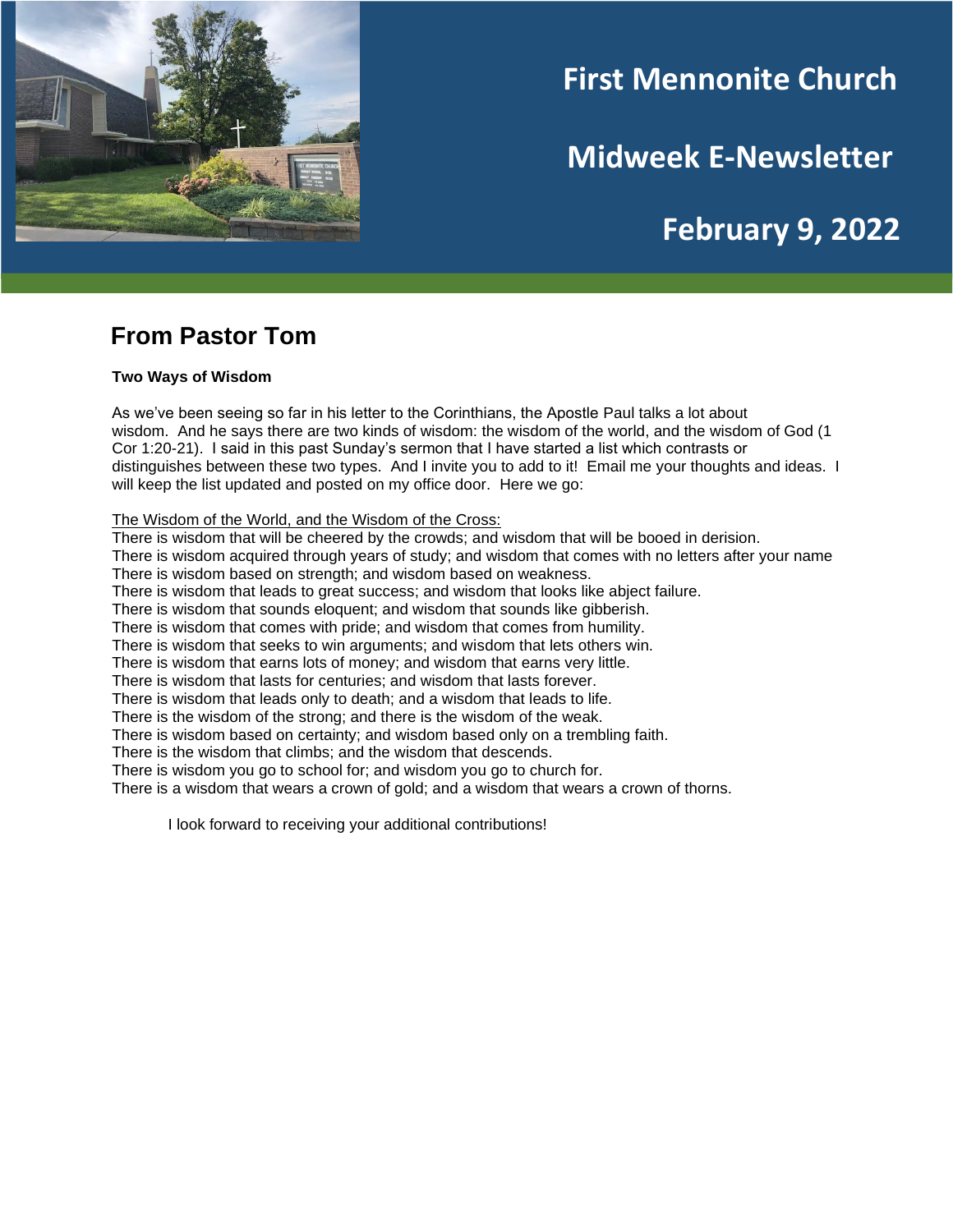## **Upcoming Events**

- **There is no sermon discussion tonight.** Watch for updates about next week's discussion!
- **Explore FMC!** Sometime during the upcoming season of Lent Pastor Tom will once again offer an opportunity to "explore FMC"—what we believe, where we come from, how we do things, and what it means to be a member. If you are interested, please let him know. The time and day will be determined in part by the schedules of the participants.
- **Please join us for the grand opening of Kauffman Museum's 125th-anniversary exhibit, "The Magic of Things." Saturday, Feb. 19 come-and-go from 2:30-4:30 p.m.**, with remarks by lead curator Reinhild K. Janzen at **3 p.m.** *Current Bethel COVID protocols require masking indoors regardless of vaccination status.*
- **Have a heart for refugees!** The WDC Immigration Task Force encourages your congregation to offer a "love gift" of cleaning supplies between now and February 14 for arriving families. International Rescue Committee Wichita resettled 350 families last month alone! They come with so little. Let's remember our own immigrant history and be the hands and feet of Christ, bringing good news to our neighbors. You may drop off donations of supplies at the WDC Office (2517 N Main, North Newton) 8 am-4:30 pm Mon-Fri or at Shalom Mennonite Church (800 E First, Newton) from 8:30 am to 4:30 pm Mon-Thurs & Sunday mornings. Email office@shalomnewton.org if you cannot drop off supplies during daytime hours. For more information, click IRC Donations List for the Cleaning Supply Kit List and other needed items. To make a monetary donation, go to: rescue.org/united-states/wichita-ks. Thank you!
- **Everence® February webinar:** Everence® will hold an informative Social Security and retirement income webinar on Tuesday, Feb. 15, starting at 6:30 p.m. Specifics will include Social Security strategies, including when to begin taking benefits, risks that can impact your retirement savings plus strategies to help your income last throughout retirement. There will also be plenty of time for questions. Information will be presented by staff from the Everence offices in Central Kansas. To register contact Everence at 316-283-3800, 877-467-7294 or [central.kansas@everence.com.](mailto:central.kansas@everence.com) Advisory services offered through Concourse Financial Group Advisors, a division of Concourse Financial Group Securities, a Registered Investment Advisor. Securities offered through Concourse Financial Group Securities, a registered broker-dealer and member of FINRA and SIPC. Investments and other products are not NCUA or otherwise federally insured, may involve loss of principal, and have no credit union guarantee. Products and services offered through Everence Trust Company and other Everence entities are independent of and are not guaranteed or endorsed by Concourse Financial Group Securities, or its affiliates.
- **MCC Central States Annual Meeting** will take place virtually on Saturday, February 26 from 1 2:30 CST. Please email [tinaschrag@mcc.org](mailto:tinaschrag@mcc.org) for a link to the Zoom meeting.
- **First Mennonite Church of Halstead, KS will be hosting their annual Verenike Supper Feb. 26 from 4-7 p.m.** This will be a drive-thru supper at the church. Verenike, ham gravy, sausage, a pickle, and a cookie will be served. The donation proceeds will benefit Safe Hope, New Hope Shelter, and the Kansas MCC Relief Sale. Safe Hope provides domestic and sexual violence advocacy services to Harvey and surrounding counties. New Hope Shelter serves homeless men, women, and children in Harvey and surrounding counties. They look forward to seeing you there! First Mennonite Church is located at 427 W 4th St, Halstead, KS 67056
- **The WDC Executive Board will host a zoom gathering on Thursday, March 10 at 7:00-8:30 pm for congregational delegates, pastors, and other congregational leaders, to share information and conversation to help prepare for the upcoming Special Session of Mennonite Church USA Assembly in May 2022**. Glen Guyton, Executive Director of MC USA,